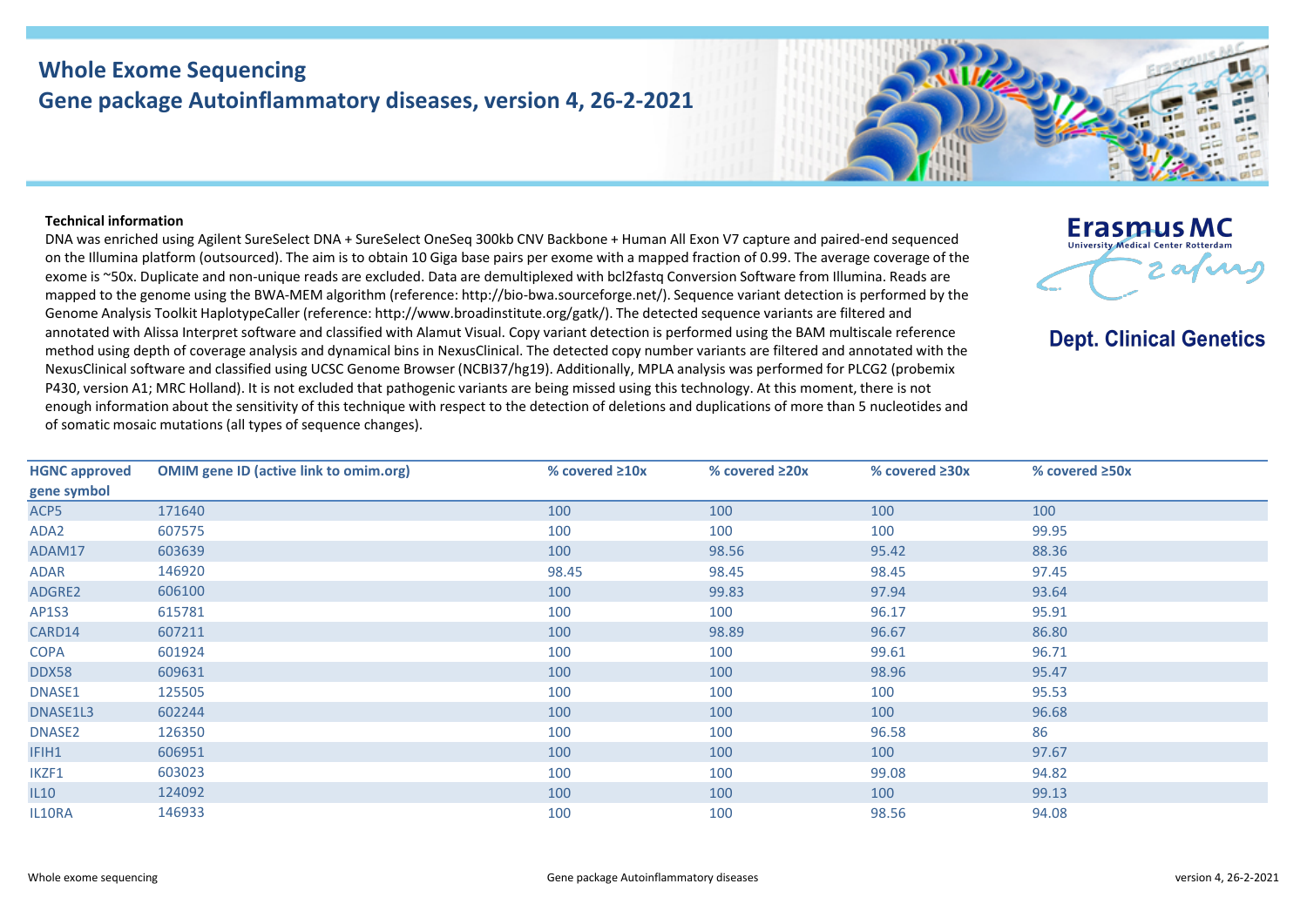| <b>HGNC approved</b> | <b>OMIM gene ID (active link to omim.org)</b> | % covered $\geq 10x$ | % covered ≥20x | % covered ≥30x | % covered ≥50x |
|----------------------|-----------------------------------------------|----------------------|----------------|----------------|----------------|
| gene symbol          |                                               |                      |                |                |                |
| IL10RB               | 123889                                        | 100                  | 94.66          | 93.72          | 89.42          |
| IL1RN                | 147679                                        | 100                  | 100            | 100            | 98.94          |
| IL36RN               | 605507                                        | 100                  | 100            | 97.61          | 83.67          |
| LACC1                | 613409                                        | 100                  | 100            | 100            | 96.31          |
| LPIN2                | 605519                                        | 100                  | 100            | 99.77          | 97.16          |
| <b>MEFV</b>          | 608107                                        | 100                  | 100            | 99.10          | 92.94          |
| <b>MVK</b>           | 251170                                        | 100                  | 100            | 100            | 96.47          |
| <b>NCSTN</b>         | 605254                                        | 100                  | 100            | 100            | 98.28          |
| NLRC4                | 606831                                        | 100                  | 100            | 100            | 99.81          |
| NLRP1                | 606636                                        | 100                  | 100            | 99.71          | 96.84          |
| NLRP12               | 609648                                        | 100                  | 100            | 99.26          | 95.07          |
| NLRP3                | 606416                                        | 100                  | 100            | 99.92          | 98.10          |
| NOD <sub>2</sub>     | 605956                                        | 100                  | 100            | 99.78          | 96.90          |
| <b>OTULIN</b>        | 615712                                        | 91.89                | 85.62          | 85.62          | 80.64          |
| <b>PEPD</b>          | 613230                                        | 100                  | 100            | 98.29          | 89.21          |
| PIK3CD               | 602839                                        | 100                  | 99.94          | 99.44          | 97.51          |
| PLCG <sub>2</sub>    | 600220                                        | 100                  | 100            | 99.33          | 93.91          |
| <b>POMP</b>          | 613386                                        | 99.08                | 85.08          | 82.78          | 80.85          |
| <b>PRKCD</b>         | 176977                                        | 97.63                | 97.63          | 97.63          | 96.24          |
| <b>PSENEN</b>        | 607632                                        | 100                  | 100            | 98.62          | 89.26          |
| PSMA3                | 176843                                        | 100                  | 100            | 100            | 93.20          |
| PSMB4                | 602177                                        | 100                  | 100            | 98.66          | 92.97          |
| PSMB8                | 177046                                        | 100                  | 100            | 100            | 99.26          |
| PSMB9                | 177045                                        | 100                  | 100            | 98.84          | 89.70          |
| PSMG2                | 609702                                        | 100                  | 100            | 100            | 97.64          |
| PSTPIP1              | 606347                                        | 100                  | 100            | 99.89          | 88.43          |
| RBCK1                | 610924                                        | 100                  | 100            | 100            | 88.80          |
| RIPK1                | 603453                                        | 100                  | 100            | 98.60          | 92.41          |
| RNASEH2A             | 606034                                        | 100                  | 100            | 98.86          | 85.19          |
| RNASEH2B             | 610326                                        | 100                  | 91.35          | 91.35          | 91.35          |
| RNASEH2C             | 610330                                        | 100                  | 100            | 100            | 97.20          |
| <b>RNF31</b>         | 612487                                        | 100                  | 99.93          | 98.90          | 95.41          |
| SAMHD1               | 606754                                        | 100                  | 100            | 100            | 99.98          |
| <b>SLC29A3</b>       | 612373                                        | 100                  | 97.60          | 97.60          | 97.14          |
| STING1               | 612374                                        | 100                  | 100            | 100            | 88.46          |
| <b>TNFAIP3</b>       | 191163                                        | 100                  | 100            | 99.01          | 96.82          |
| TNFRSF1A             | 191190                                        | 100                  | 100            | 100            | 92.91          |
| TREX1                | 606609                                        | 100                  | 100            | 100            | 100            |